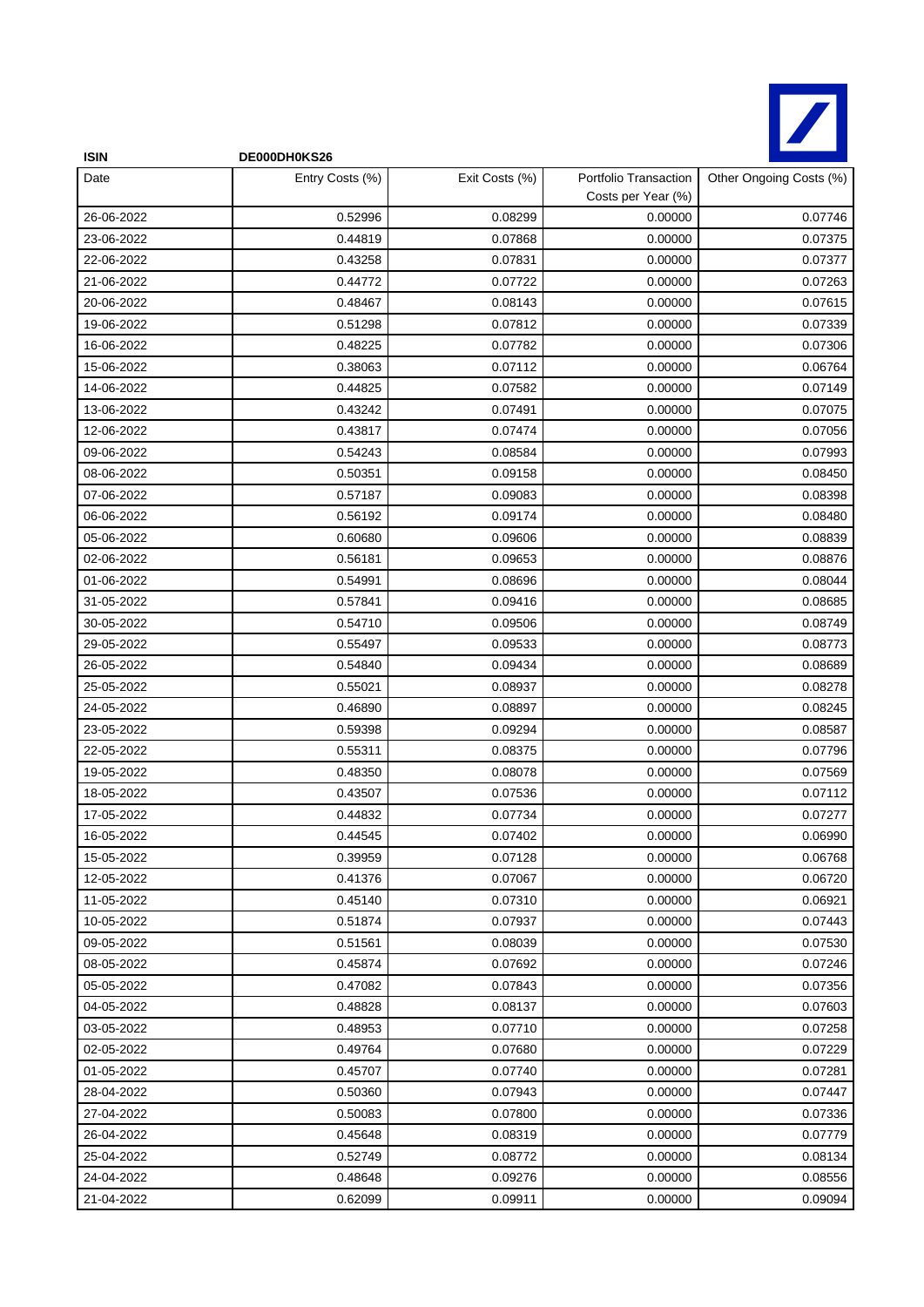| 20-04-2022 | 0.75170 | 0.11249 | 0.00000 | 0.10210 |
|------------|---------|---------|---------|---------|
| 19-04-2022 | 0.66109 | 0.09950 | 0.00000 | 0.09106 |
| 18-04-2022 | 0.62849 | 0.09843 | 0.00000 | 0.09038 |
| 13-04-2022 | 0.68237 | 0.10965 | 0.00000 | 0.09967 |
| 12-04-2022 | 0.60968 | 0.10163 | 0.00000 | 0.09305 |
| 11-04-2022 | 0.65281 | 0.10471 | 0.00000 | 0.09559 |
| 10-04-2022 | 0.72715 | 0.10917 | 0.00000 | 0.09921 |
| 07-04-2022 | 0.57639 | 0.10417 | 0.00000 | 0.09505 |
| 06-04-2022 | 0.60876 | 0.10776 | 0.00000 | 0.09820 |
| 05-04-2022 | 0.58218 | 0.10695 | 0.00000 | 0.09735 |
| 04-04-2022 | 0.73808 | 0.11806 | 0.00000 | 0.10668 |
| 03-04-2022 | 0.79215 | 0.12531 | 0.00000 | 0.11270 |
| 31-03-2022 | 0.72257 | 0.13004 | 0.00000 | 0.11662 |
| 30-03-2022 | 0.91721 | 0.14641 | 0.00000 | 0.13052 |
| 29-03-2022 | 0.83629 | 0.14124 | 0.00000 | 0.12599 |
| 28-03-2022 | 0.74542 | 0.12077 | 0.00000 | 0.10900 |
| 27-03-2022 | 0.61239 | 0.11390 | 0.00000 | 0.10286 |
| 25-03-2022 | 0.68180 | 0.12165 | 0.00000 | 0.10972 |
| 24-03-2022 | 0.67815 | 0.12107 | 0.00000 | 0.10935 |
| 23-03-2022 | 0.68185 | 0.12180 | 0.00000 | 0.10980 |
| 22-03-2022 | 0.67577 | 0.12121 | 0.00000 | 0.10944 |
| 21-03-2022 | 0.84242 | 0.12853 | 0.00000 | 0.11535 |
| 18-03-2022 | 0.76507 | 0.12937 | 0.00000 | 0.11610 |
| 17-03-2022 | 0.73596 | 0.12674 | 0.00000 | 0.11399 |
| 16-03-2022 | 0.76924 | 0.11820 | 0.00000 | 0.10693 |
| 15-03-2022 | 0.79223 | 0.11806 | 0.00000 | 0.10663 |
| 14-03-2022 | 0.67279 | 0.11274 | 0.00000 | 0.10217 |
| 11-03-2022 | 0.71301 | 0.11416 | 0.00000 | 0.10332 |
| 10-03-2022 | 0.70610 | 0.12453 | 0.00000 | 0.11207 |
| 09-03-2022 | 0.73637 | 0.11123 | 0.00000 | 0.10106 |
| 08-03-2022 | 0.64875 | 0.10363 | 0.00000 | 0.09473 |
| 07-03-2022 | 0.55626 | 0.10183 | 0.00000 | 0.09322 |
| 04-03-2022 | 0.65055 | 0.12077 | 0.00000 | 0.10898 |
| 03-03-2022 | 0.85775 | 0.12970 | 0.00000 | 0.11637 |
| 02-03-2022 | 0.40888 | 0.12837 | 0.00000 | 0.11535 |
| 01-03-2022 | 0.54217 | 0.15773 | 0.00000 | 0.13970 |
| 28-02-2022 | 0.32718 | 0.14815 | 0.00000 | 0.13185 |
| 25-02-2022 | 0.40222 | 0.14837 | 0.00000 | 0.13193 |
| 24-02-2022 | 0.50686 | 0.16181 | 0.00000 | 0.14315 |
| 23-02-2022 | 0.67260 | 0.19157 | 0.00000 | 0.16793 |
| 22-02-2022 | 0.48531 | 0.18484 | 0.00000 | 0.16226 |
| 21-02-2022 | 0.69030 | 0.19724 | 0.00000 | 0.17268 |
| 18-02-2022 | 0.69628 | 0.19881 | 0.00000 | 0.17402 |
| 17-02-2022 | 0.61057 | 0.19231 | 0.00000 | 0.16854 |
| 15-02-2022 | 0.62340 | 0.18975 | 0.00000 | 0.16650 |
| 14-02-2022 | 0.50256 | 0.17825 | 0.00000 | 0.15674 |
| 11-02-2022 | 0.59841 | 0.20284 | 0.00000 | 0.17739 |
| 10-02-2022 | 0.61407 | 0.22321 | 0.00000 | 0.19423 |
| 09-02-2022 | 0.73141 | 0.21413 | 0.00000 | 0.18669 |
| 08-02-2022 | 0.55391 | 0.20661 | 0.00000 | 0.18040 |
| 07-02-2022 | 0.66629 | 0.21552 | 0.00000 | 0.18790 |
| 04-02-2022 | 0.68350 | 0.23095 | 0.00000 | 0.20075 |
| 03-02-2022 | 0.50840 | 0.17007 | 0.00000 | 0.14999 |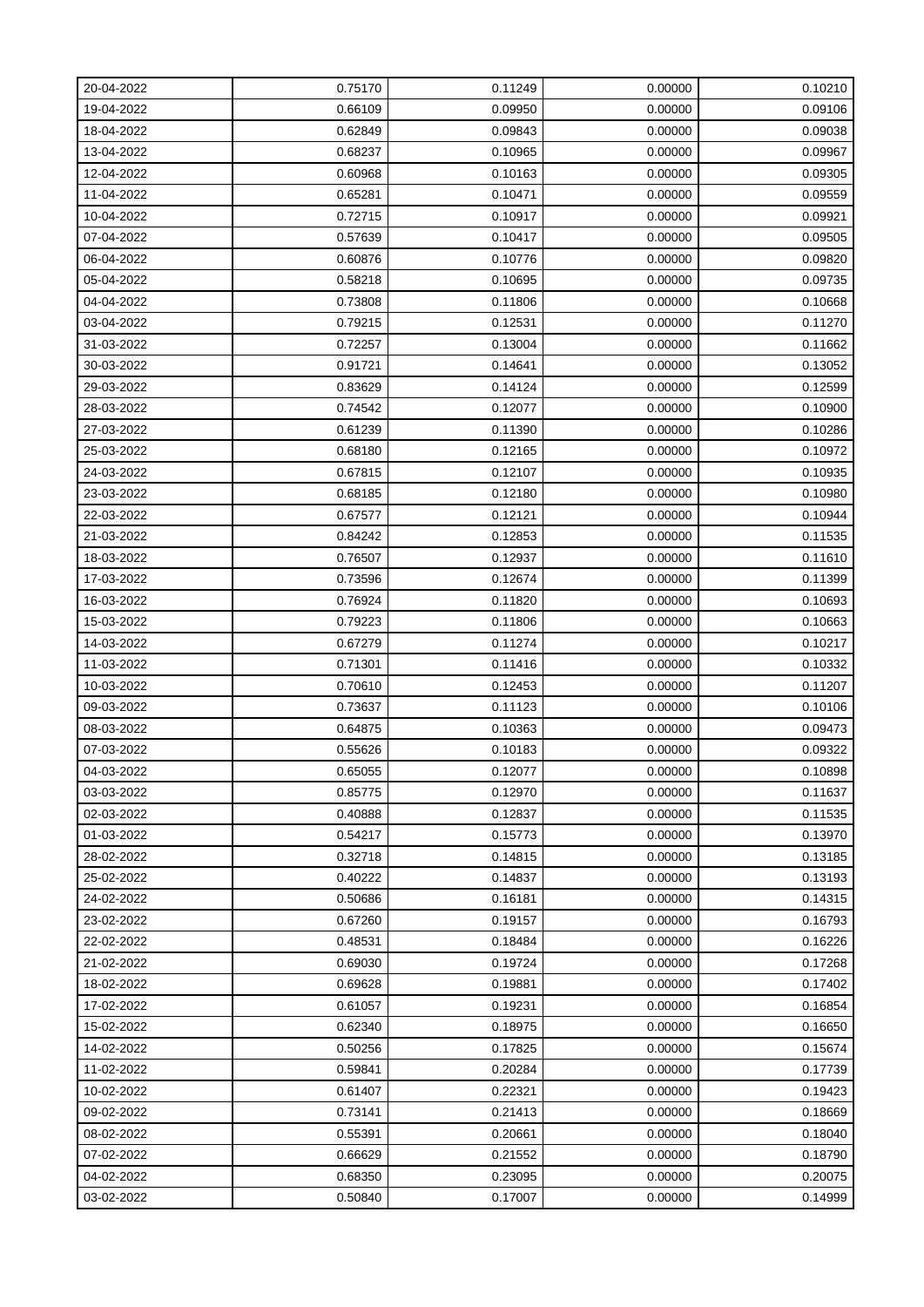| 02-02-2022 | 0.44372 | 0.16835 | 0.00000 | 0.14855 |
|------------|---------|---------|---------|---------|
| 01-02-2022 | 0.58023 | 0.16129 | 0.00000 | 0.14265 |
| 31-01-2022 | 0.49647 | 0.14184 | 0.00000 | 0.12642 |
| 28-01-2022 | 0.39339 | 0.13680 | 0.00000 | 0.12249 |
| 27-01-2022 | 0.43366 | 0.14728 | 0.00000 | 0.13108 |
| 26-01-2022 | 0.53415 | 0.16779 | 0.00000 | 0.14816 |
| 25-01-2022 | 0.50379 | 0.16949 | 0.00000 | 0.14953 |
| 24-01-2022 | 0.56538 | 0.17857 | 0.00000 | 0.15719 |
| 21-01-2022 | 0.63873 | 0.17986 | 0.00000 | 0.15814 |
| 20-01-2022 | 0.62842 | 0.18450 | 0.00000 | 0.16208 |
| 19-01-2022 | 0.54901 | 0.18248 | 0.00000 | 0.16035 |
| 18-01-2022 | 0.59450 | 0.19960 | 0.00000 | 0.17470 |
| 17-01-2022 | 0.61657 | 0.21322 | 0.00000 | 0.18608 |
| 14-01-2022 | 0.72718 | 0.22727 | 0.00000 | 0.19770 |
| 13-01-2022 | 0.66248 | 0.22727 | 0.00000 | 0.19760 |
| 12-01-2022 | 0.65508 | 0.18797 | 0.00000 | 0.16488 |
| 11-01-2022 | 0.65440 | 0.18215 | 0.00000 | 0.16008 |
| 10-01-2022 | 0.55152 | 0.17857 | 0.00000 | 0.15709 |
| 07-01-2022 | 0.45905 | 0.17094 | 0.00000 | 0.15077 |
| 06-01-2022 | 0.41958 | 0.16694 | 0.00000 | 0.14739 |
| 05-01-2022 | 0.55043 | 0.16722 | 0.00000 | 0.14767 |
| 04-01-2022 | 0.56756 | 0.16529 | 0.00000 | 0.14599 |
| 03-01-2022 | 0.55860 | 0.18051 | 0.00000 | 0.15867 |
| 31-12-2021 | 0.63119 | 0.17668 | 0.00000 | 0.15580 |
| 30-12-2021 | 0.50911 | 0.16694 | 0.00000 | 0.14746 |
| 29-12-2021 | 0.47585 | 0.15949 | 0.00000 | 0.14117 |
| 28-12-2021 | 0.58530 | 0.17123 | 0.00000 | 0.15096 |
| 27-12-2021 | 0.42162 | 0.16584 | 0.00000 | 0.14647 |
| 23-12-2021 | 0.56601 | 0.16835 | 0.00000 | 0.14853 |
| 22-12-2021 | 0.48027 | 0.15723 | 0.00000 | 0.13924 |
| 21-12-2021 | 0.54632 | 0.16340 | 0.00000 | 0.14445 |
| 20-12-2021 | 0.54342 | 0.15601 | 0.00000 | 0.13838 |
| 17-12-2021 | 0.57051 | 0.17361 | 0.00000 | 0.15303 |
| 16-12-2021 | 0.60536 | 0.16694 | 0.00000 | 0.14744 |
| 15-12-2021 | 0.42295 | 0.15649 | 0.00000 | 0.13869 |
| 14-12-2021 | 0.41486 | 0.15798 | 0.00000 | 0.13986 |
| 13-12-2021 | 0.45239 | 0.15601 | 0.00000 | 0.13834 |
| 10-12-2021 | 0.51492 | 0.15848 | 0.00000 | 0.14038 |
| 09-12-2021 | 0.54807 | 0.16694 | 0.00000 | 0.14743 |
| 08-12-2021 | 0.43247 | 0.15015 | 0.00000 | 0.13302 |
| 07-12-2021 | 0.44039 | 0.15129 | 0.00000 | 0.13430 |
| 06-12-2021 | 0.41346 | 0.15949 | 0.00000 | 0.14121 |
| 03-12-2021 | 0.52194 | 0.15924 | 0.00000 | 0.14103 |
| 02-12-2021 | 0.57745 | 0.16556 | 0.00000 | 0.14633 |
| 01-12-2021 | 0.51698 | 0.16393 | 0.00000 | 0.14480 |
| 30-11-2021 | 0.50787 | 0.17422 | 0.00000 | 0.15342 |
| 29-11-2021 | 0.48430 | 0.15456 | 0.00000 | 0.13698 |
| 26-11-2021 | 0.51504 | 0.15198 | 0.00000 | 0.13491 |
| 25-11-2021 | 0.51077 | 0.14225 | 0.00000 | 0.12683 |
| 24-11-2021 | 0.45060 | 0.14286 | 0.00000 | 0.12725 |
| 23-11-2021 | 0.54246 | 0.15129 | 0.00000 | 0.13441 |
| 22-11-2021 | 0.38514 | 0.15456 | 0.00000 | 0.13713 |
| 19-11-2021 | 0.39235 | 0.16234 | 0.00000 | 0.14355 |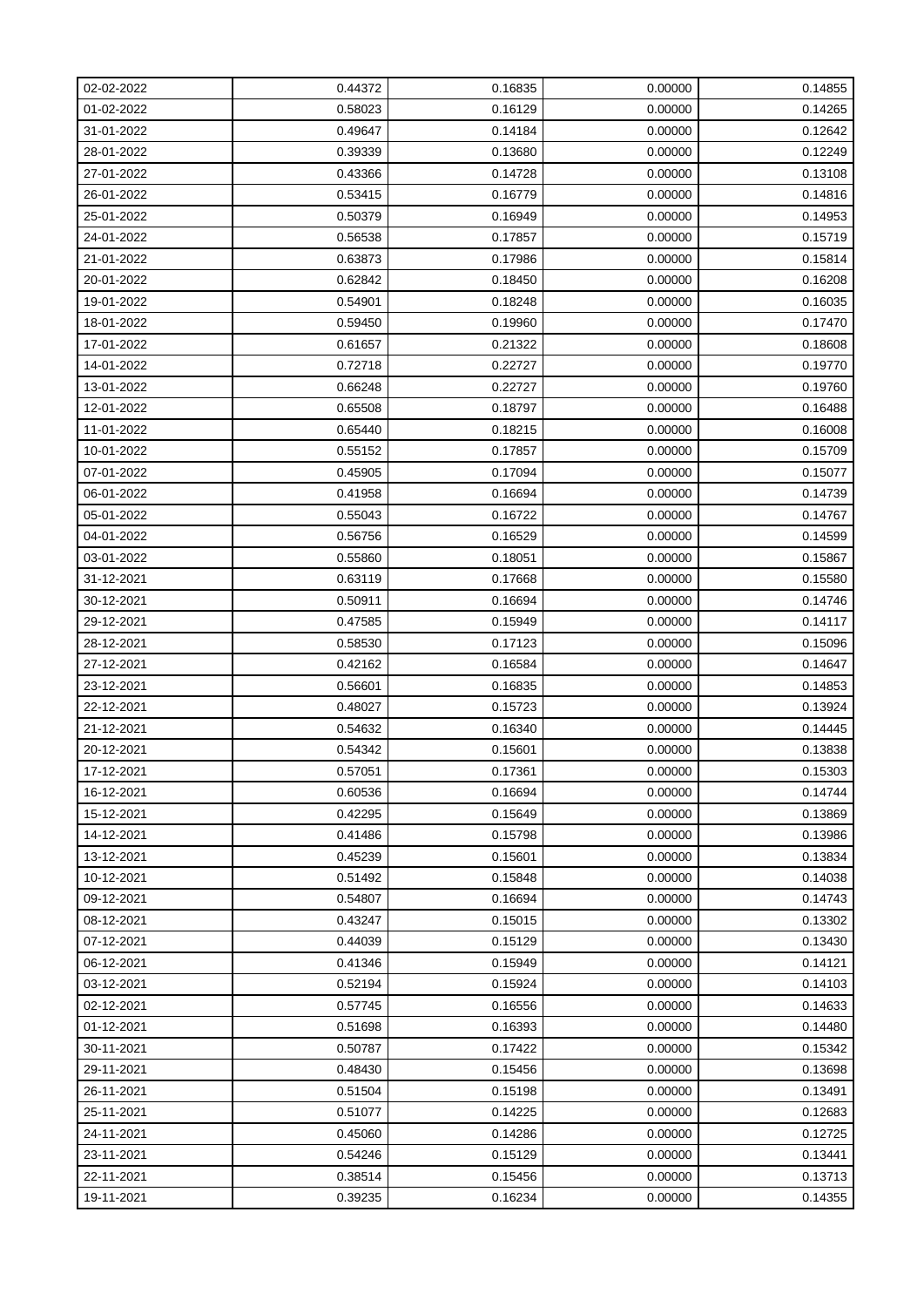| 18-11-2021 | 0.56784 | 0.16502 | 0.00000 | 0.14579 |
|------------|---------|---------|---------|---------|
| 17-11-2021 | 0.44695 | 0.16234 | 0.00000 | 0.14365 |
| 16-11-2021 | 0.59476 | 0.17361 | 0.00000 | 0.15298 |
| 15-11-2021 | 0.53309 | 0.19960 | 0.00000 | 0.17461 |
| 12-11-2021 | 0.52285 | 0.19881 | 0.00000 | 0.17399 |
| 11-11-2021 | 0.64849 | 0.20619 | 0.00000 | 0.18015 |
| 10-11-2021 | 0.60320 | 0.25126 | 0.00000 | 0.21739 |
| 09-11-2021 | 0.71032 | 0.26667 | 0.00000 | 0.23042 |
| 08-11-2021 | 0.77930 | 0.25773 | 0.00000 | 0.22314 |
| 05-11-2021 | 0.65833 | 0.23923 | 0.00000 | 0.20765 |
| 04-11-2021 | 0.61142 | 0.24510 | 0.00000 | 0.21259 |
| 03-11-2021 | 0.69704 | 0.26385 | 0.00000 | 0.22816 |
| 02-11-2021 | 0.66772 | 0.26882 | 0.00000 | 0.23232 |
| 01-11-2021 | 0.84665 | 0.25126 | 0.00000 | 0.21765 |
| 28-10-2021 | 1.02287 | 0.32051 | 0.00000 | 0.27545 |
| 27-10-2021 | 0.74202 | 0.25974 | 0.00000 | 0.22464 |
| 26-10-2021 | 0.73730 | 0.27100 | 0.00000 | 0.23412 |
| 25-10-2021 | 0.92060 | 0.27100 | 0.00000 | 0.23400 |
| 24-10-2021 | 1.10887 | 0.30960 | 0.00000 | 0.26632 |
| 21-10-2021 | 0.78523 | 0.29674 | 0.00000 | 0.25558 |
| 20-10-2021 | 0.80965 | 0.29240 | 0.00000 | 0.25199 |
| 19-10-2021 | 0.90397 | 0.28169 | 0.00000 | 0.24302 |
| 18-10-2021 | 0.86847 | 0.30211 | 0.00000 | 0.25999 |
| 17-10-2021 | 0.87327 | 0.25974 | 0.00000 | 0.22470 |
| 14-10-2021 | 0.96221 | 0.27397 | 0.00000 | 0.23666 |
| 13-10-2021 | 0.84905 | 0.26954 | 0.00000 | 0.23283 |
| 12-10-2021 | 0.68257 | 0.23753 | 0.00000 | 0.20624 |
| 11-10-2021 | 0.67272 | 0.23753 | 0.00000 | 0.20623 |
| 10-10-2021 | 0.63597 | 0.24631 | 0.00000 | 0.21355 |
| 07-10-2021 | 0.73959 | 0.23041 | 0.00000 | 0.20036 |
| 06-10-2021 | 0.83113 | 0.23981 | 0.00000 | 0.20813 |
| 05-10-2021 | 0.57152 | 0.23529 | 0.00000 | 0.20439 |
| 04-10-2021 | 0.62134 | 0.25840 | 0.00000 | 0.22357 |
| 03-10-2021 | 0.94485 | 0.26455 | 0.00000 | 0.22873 |
| 30-09-2021 | 0.75307 | 0.24331 | 0.00000 | 0.21100 |
| 29-09-2021 | 0.86647 | 0.25907 | 0.00000 | 0.22424 |
| 28-09-2021 | 0.73559 | 0.30030 | 0.00000 | 0.25857 |
| 27-09-2021 | 0.81391 | 0.31056 | 0.00000 | 0.26706 |
| 26-09-2021 | 0.76639 | 0.32258 | 0.00000 | 0.27711 |
| 23-09-2021 | 1.16113 | 0.36496 | 0.00000 | 0.31242 |
| 22-09-2021 | 1.02939 | 0.34965 | 0.00000 | 0.29959 |
| 21-09-2021 | 0.90721 | 0.35336 | 0.00000 | 0.30274 |
| 20-09-2021 | 1.18409 | 0.35587 | 0.00000 | 0.30487 |
| 19-09-2021 | 0.81832 | 0.33333 | 0.00000 | 0.28612 |
| 16-09-2021 | 1.09147 | 0.41322 | 0.00000 | 0.35256 |
| 15-09-2021 | 0.88133 | 0.40984 | 0.00000 | 0.34988 |
| 14-09-2021 | 1.54033 | 0.49261 | 0.00000 | 0.41869 |
| 13-09-2021 | 1.68286 | 0.48309 | 0.00000 | 0.41074 |
| 12-09-2021 | 1.18597 | 0.41667 | 0.00000 | 0.35531 |
| 09-09-2021 | 1.86402 | 0.53763 | 0.00000 | 0.45638 |
| 08-09-2021 | 1.69750 | 0.47619 | 0.00000 | 0.40497 |
| 07-09-2021 | 1.37897 | 0.48780 | 0.00000 | 0.41478 |
| 06-09-2021 | 1.74567 | 0.56497 | 0.00000 | 0.47881 |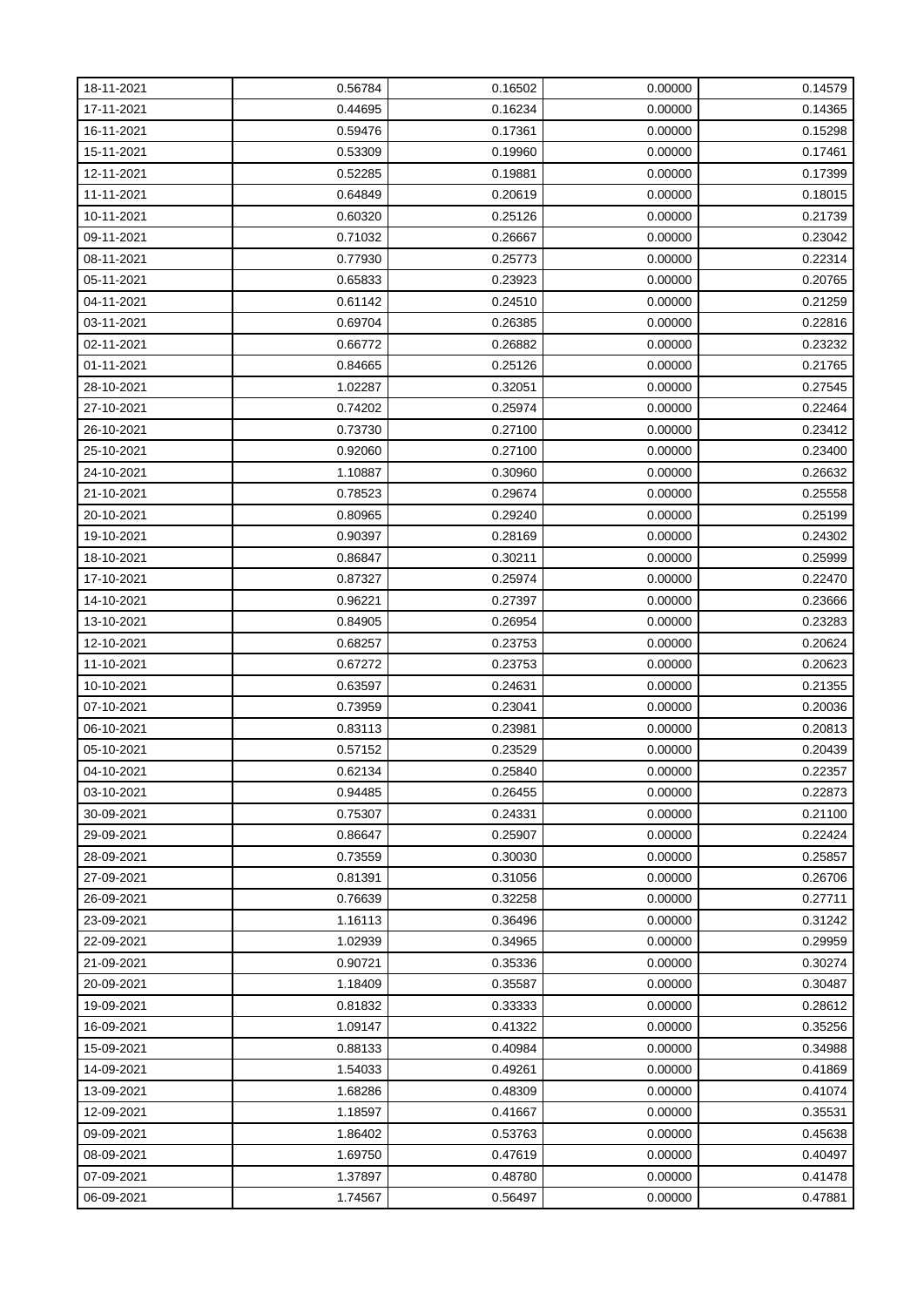| 05-09-2021 | 1.36035 | 0.57143 | 0.00000 | 0.48445 |
|------------|---------|---------|---------|---------|
| 02-09-2021 | 1.52977 | 0.60241 | 0.00000 | 0.51020 |
| 01-09-2021 | 1.40864 | 0.51546 | 0.00000 | 0.43774 |
| 31-08-2021 | 1.19812 | 0.43668 | 0.00000 | 0.37187 |
| 30-08-2021 | 1.81049 | 0.47393 | 0.00000 | 0.40329 |
| 29-08-2021 | 1.06917 | 0.42017 | 0.00000 | 0.35826 |
| 26-08-2021 | 1.23506 | 0.35971 | 0.00000 | 0.30799 |
| 25-08-2021 | 1.23530 | 0.36900 | 0.00000 | 0.31578 |
| 24-08-2021 | 0.86607 | 0.34722 | 0.00000 | 0.29742 |
| 23-08-2021 | 1.06463 | 0.33898 | 0.00000 | 0.29068 |
| 22-08-2021 | 0.98589 | 0.33003 | 0.00000 | 0.28335 |
| 19-08-2021 | 0.76334 | 0.28986 | 0.00000 | 0.24990 |
| 18-08-2021 | 0.68247 | 0.28986 | 0.00000 | 0.24979 |
| 17-08-2021 | 1.15172 | 0.32051 | 0.00000 | 0.27538 |
| 16-08-2021 | 1.25308 | 0.37175 | 0.00000 | 0.31788 |
| 15-08-2021 | 1.23224 | 0.38760 | 0.00000 | 0.33135 |
| 12-08-2021 | 1.15950 | 0.33223 | 0.00000 | 0.28510 |
| 11-08-2021 | 0.87410 | 0.33223 | 0.00000 | 0.28505 |
| 10-08-2021 | 0.85295 | 0.31250 | 0.00000 | 0.26875 |
| 09-08-2021 | 0.81613 | 0.32680 | 0.00000 | 0.28059 |
| 08-08-2021 | 1.14676 | 0.34247 | 0.00000 | 0.29341 |
| 05-08-2021 | 1.40072 | 0.42735 | 0.00000 | 0.36434 |
| 03-08-2021 | 1.78628 | 0.51546 | 0.00000 | 0.43824 |
| 02-08-2021 | 1.79695 | 0.53191 | 0.00000 | 0.45146 |
| 01-08-2021 | 1.84795 | 0.55249 | 0.00000 | 0.46873 |
| 29-07-2021 | 1.58840 | 0.59880 | 0.00000 | 0.50721 |
| 28-07-2021 | 1.77603 | 0.51020 | 0.00000 | 0.43333 |
| 27-07-2021 | 0.95725 | 0.39526 | 0.00000 | 0.33769 |
| 26-07-2021 | 0.87397 | 0.36364 | 0.00000 | 0.31160 |
| 25-07-2021 | 1.00346 | 0.36364 | 0.00000 | 0.31149 |
| 22-07-2021 | 0.92186 | 0.35461 | 0.00000 | 0.30373 |
| 21-07-2021 | 1.19429 | 0.36232 | 0.00000 | 0.31023 |
| 20-07-2021 | 1.06807 | 0.33223 | 0.00000 | 0.28509 |
| 19-07-2021 | 1.15866 | 0.36364 | 0.00000 | 0.31117 |
| 18-07-2021 | 1.13560 | 0.35461 | 0.00000 | 0.30376 |
| 15-07-2021 | 1.09539 | 0.37879 | 0.00000 | 0.32375 |
| 14-07-2021 | 1.52241 | 0.43290 | 0.00000 | 0.36887 |
| 13-07-2021 | 1.10300 | 0.36101 | 0.00000 | 0.30910 |
| 12-07-2021 | 1.38463 | 0.43668 | 0.00000 | 0.37216 |
| 11-07-2021 | 1.26283 | 0.47847 | 0.00000 | 0.40688 |
| 08-07-2021 | 1.06957 | 0.43103 | 0.00000 | 0.36765 |
| 07-07-2021 | 1.37758 | 0.38168 | 0.00000 | 0.32622 |
| 06-07-2021 | 1.34911 | 0.40486 | 0.00000 | 0.34570 |
| 05-07-2021 | 1.22474 | 0.46296 | 0.00000 | 0.39455 |
| 04-07-2021 | 1.21723 | 0.47170 | 0.00000 | 0.40142 |
| 01-07-2021 | 0.92194 | 0.40000 | 0.00000 | 0.34158 |
| 30-06-2021 | 1.23763 | 0.42017 | 0.00000 | 0.35832 |
| 29-06-2021 | 1.75081 | 0.51546 | 0.00000 | 0.43811 |
| 28-06-2021 | 1.27592 | 0.53763 | 0.00000 | 0.45622 |
| 27-06-2021 | 2.09478 | 0.61350 | 0.00000 | 0.51981 |
| 24-06-2021 | 1.84305 | 0.62893 | 0.00000 | 0.53213 |
| 23-06-2021 | 1.61448 | 0.60241 | 0.00000 | 0.51011 |
| 22-06-2021 | 1.76763 | 0.63291 | 0.00000 | 0.53594 |